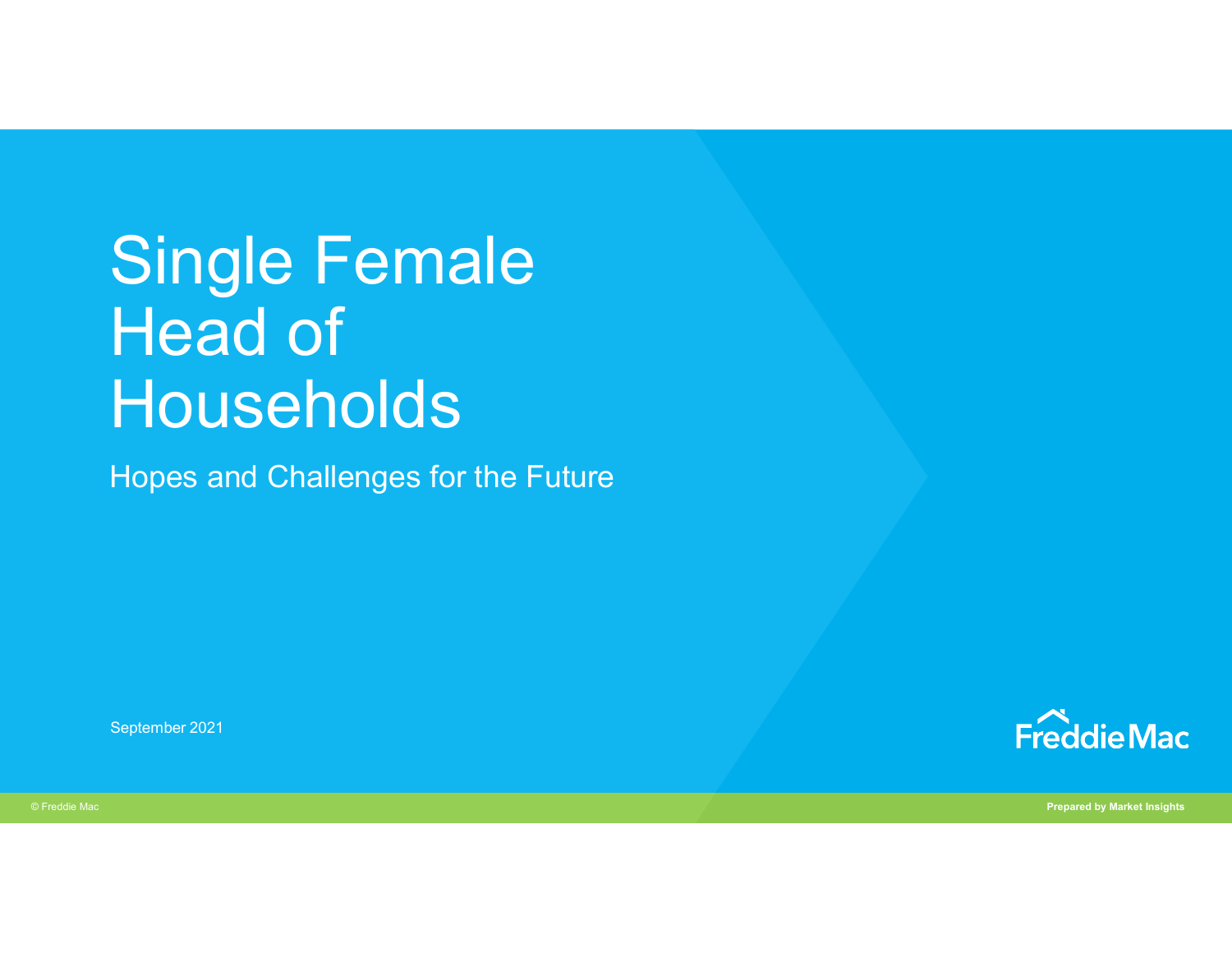# Single Female Head of Households Study Overview

#### Objectives:

To better understand the single female head of household (SFHOH) population, including learning more about their overall housing and financial situations, identifying meaningful differences among demographic cohorts, and determining how recent events have impacted wealth building and long-term views towards homeownership.

#### Methodology:

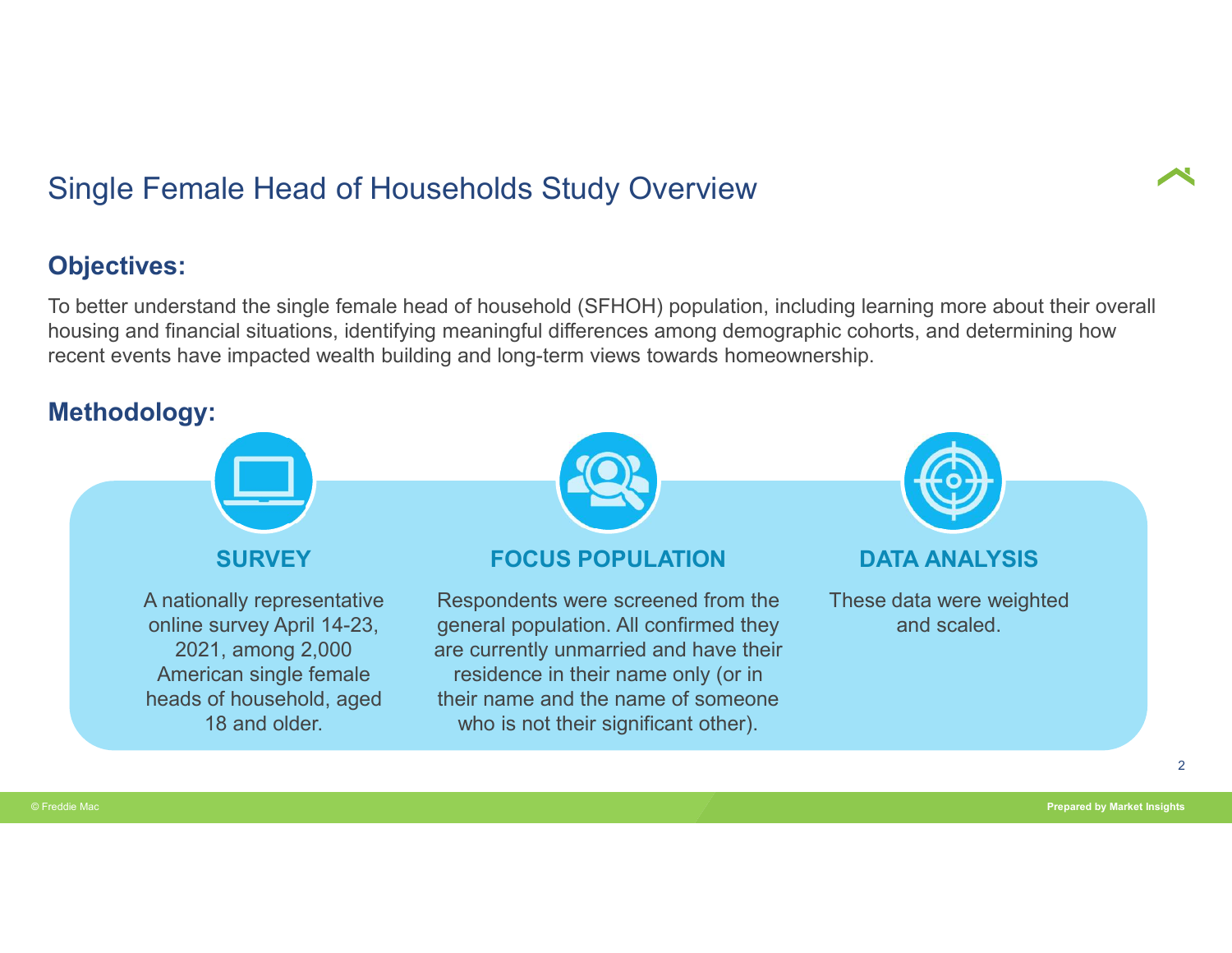#### Key Takeaways



White SFHOHs – passed to own<br>as compared to own<br>Younger generations About two in five SFHOHs are renters. Black and Hispanic SFHOHs face more challenges than A<br>Whout two in five SFHOHs are renters. Black and Hispanic SFHOHs face more challenges than<br>White SFHOHs – particularly if they are renting. These women are more likely to be cost-burdened,<br>as compared to owners. About one as compared to owners. About one in five renters allocates more than 50% of her income toward rent. Younger generations are more racially and ethnically diverse than Baby Boomers, and they are more likely to have dependent children to support and experience discrimination. **About two in five SFHOHs are renters. Black and Hispanic SFHOHs face more challenges than White SFHOHs – particularly if they are renting.** These women are more likely to be cost-burdened, Younger generations are more rac

had their work situation disrupted during the pandemic. Among those that dropped out of the<br>workforce, 75% have not yet returned. Black and Hispanic women more frequently struggle to provide<br>for their household and fear th Events over the past two years have disrupted wealth building among SFHOH. Many women workforce, 75% have not yet returned. Black and Hispanic women more frequently struggle to provide younger also struggle financially and feel stressed about the future.



may impact their long-term ability to achieve that dream. Among women currently renting, about<br>three in ten do not believe they will ever be able to afford to buy a home. They lack confidence in their<br>knowledge about the h Given all the challenges, many see homeownership as out of reach and the past two years three in ten do not believe they will ever be able to afford to buy a home. They lack confidence in their knowledge about the homebuying process and see a down payment and closing costs as their most significant obstacle to homeownership.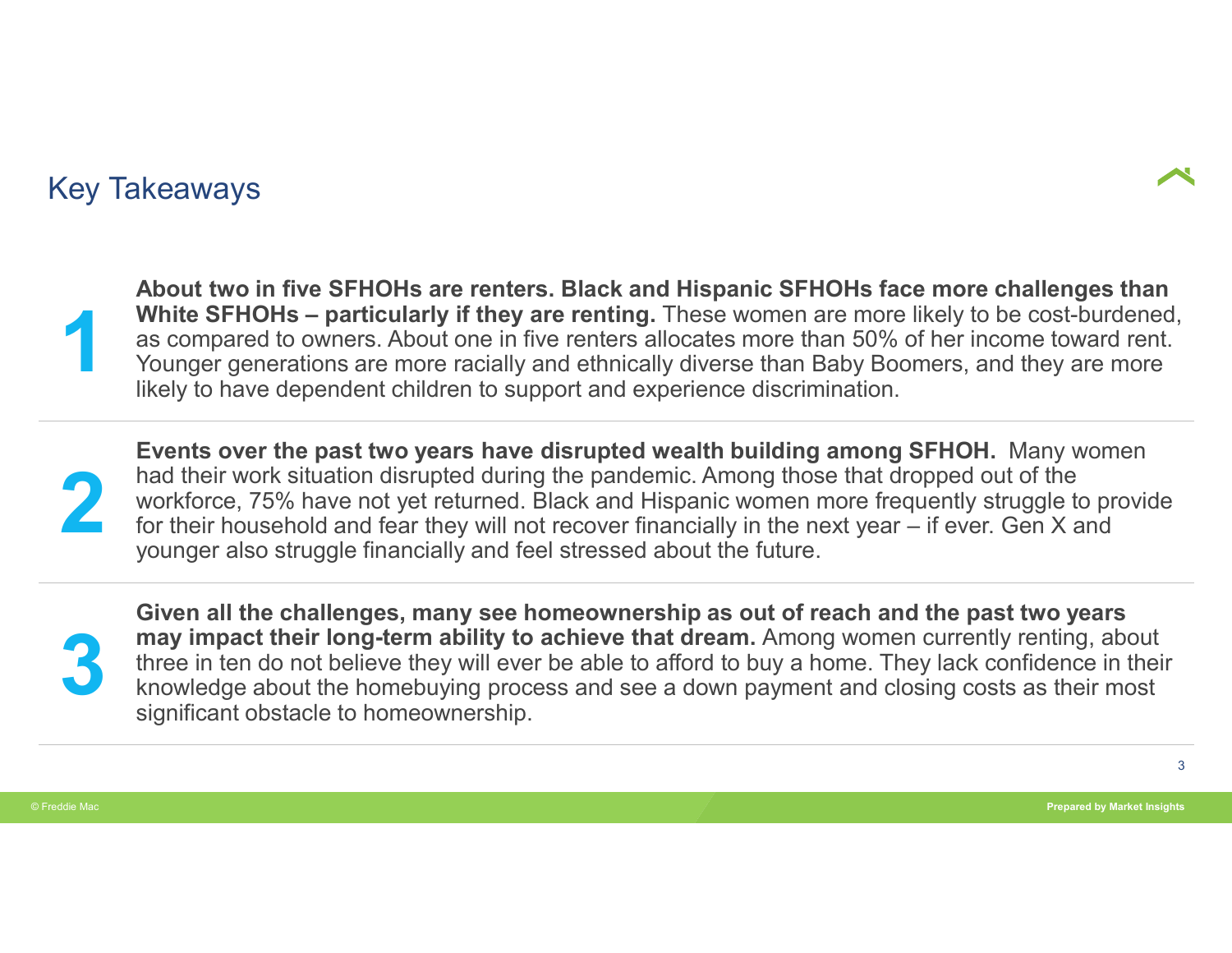

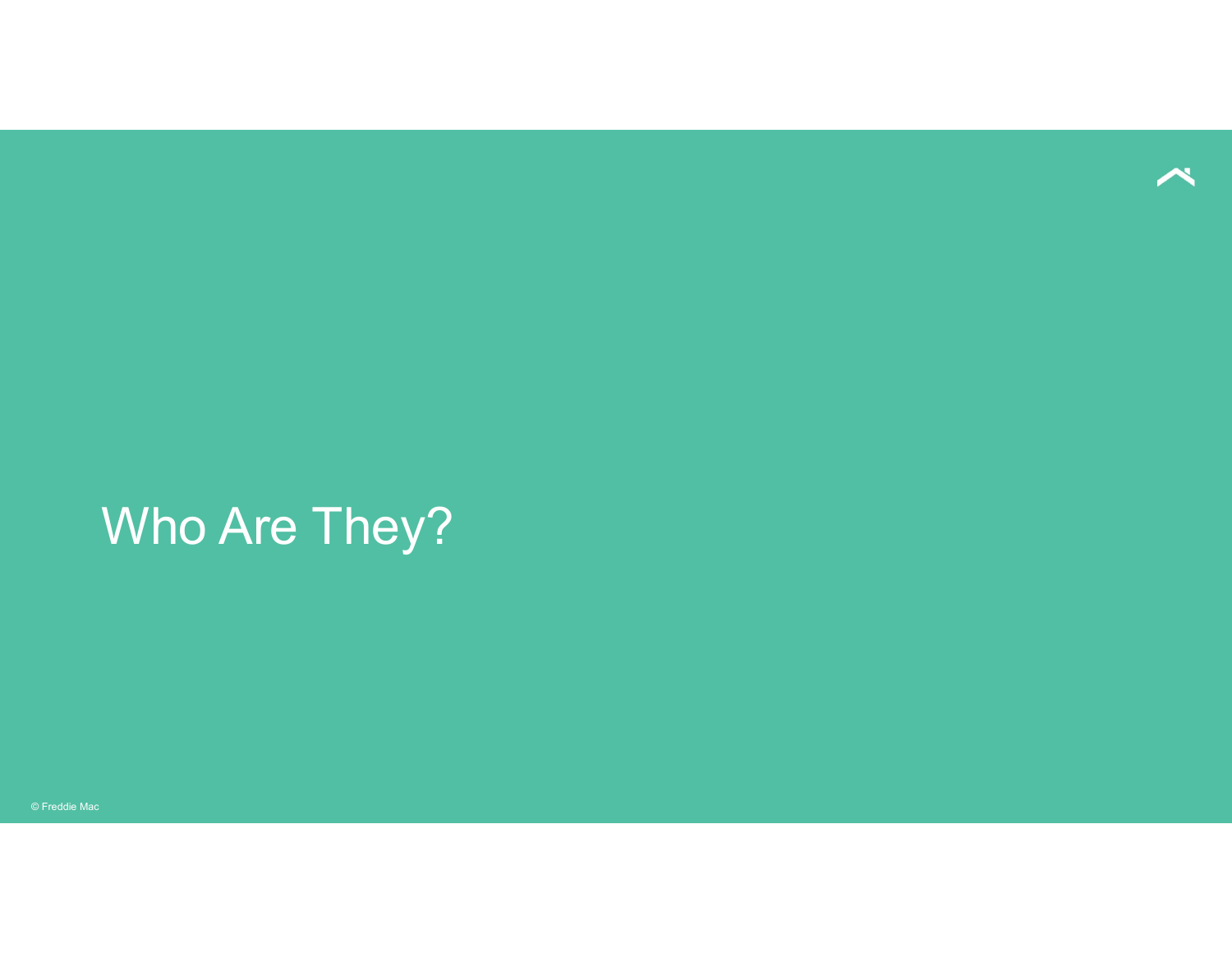### Most SFHOH were previously married, have at least some college education, are employed and own a home

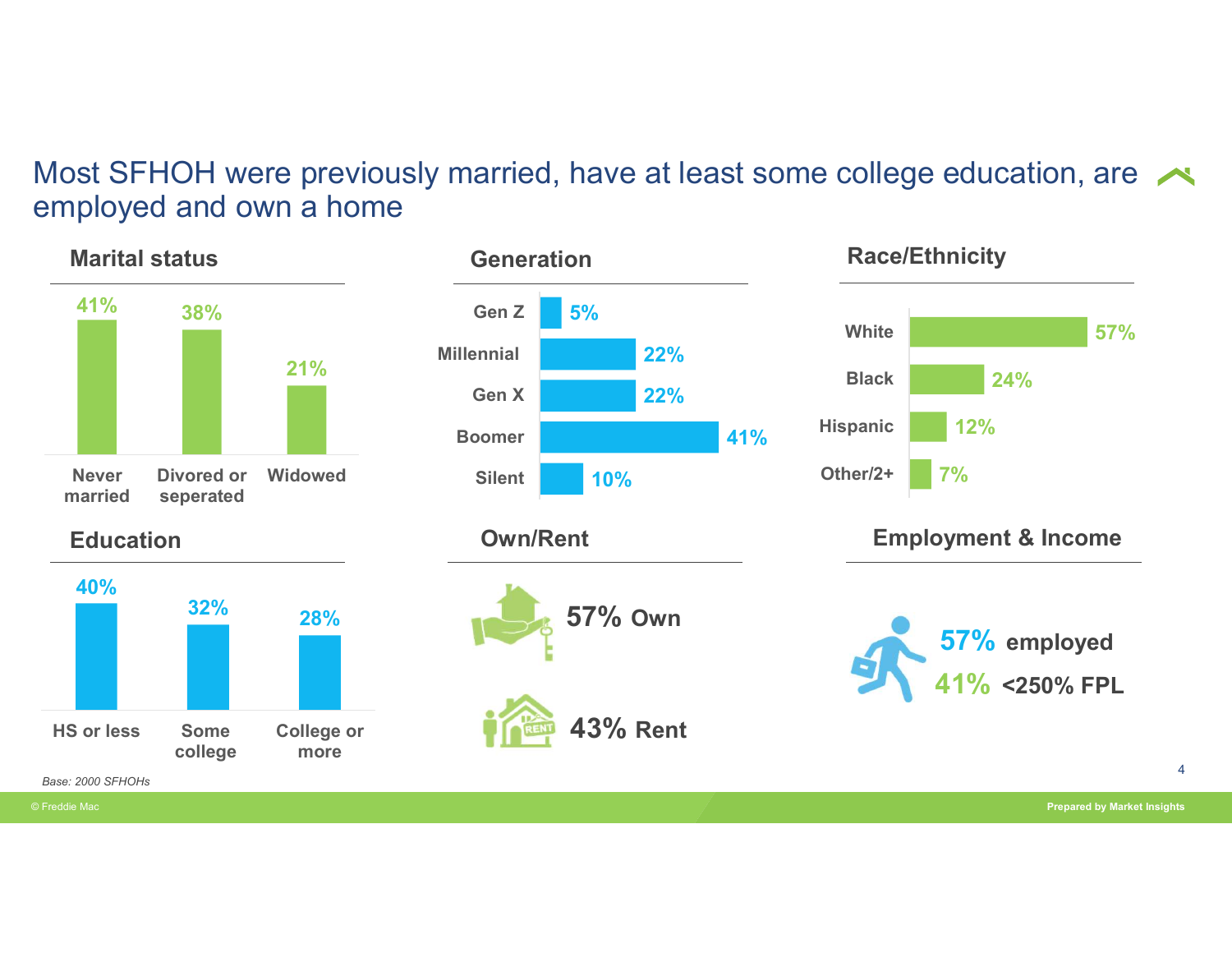#### Just over half of SFHOHs live with others; one in six is the parent of a minor child  $\sim$ who lives with her



#### Do any of the following people currently live with you?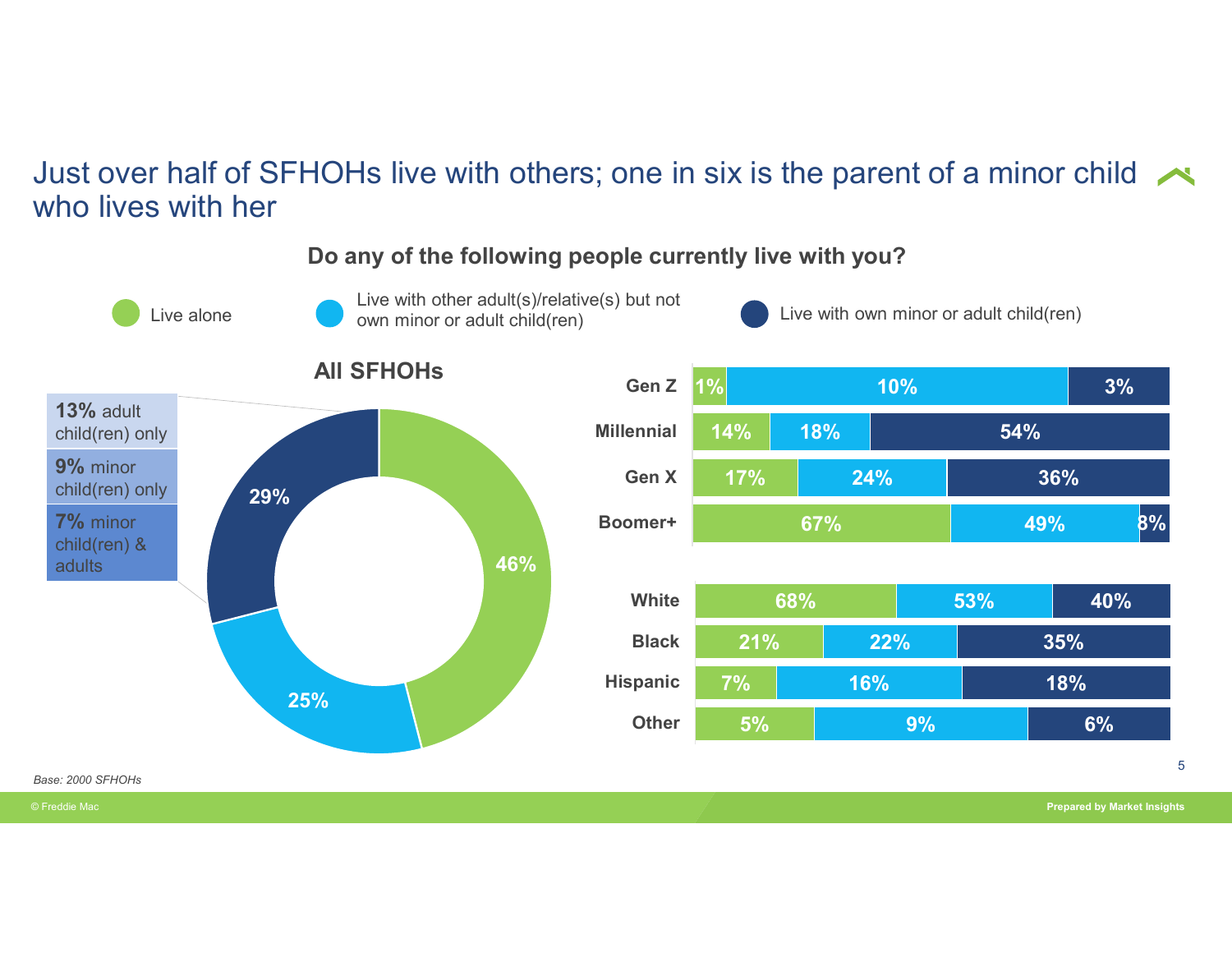In the past year, 32% of SFHOHs report being concerned about discrimination or poor treatment based on personal characteristics, most commonly race/ethnicity

In the past 12 months, have you been concerned about discrimination or afraid of being treated poorly based on your… Race/Ethnicity Gender Economic Status 18% 18% 13% non-White all SFHOHs all SFHOHs all SFHOHs 13% 9% <u>oli 20% 20% 5% all providence</u> all SFHOHs with children all SFHOHs 5% all SFHOHs Marital Status Status Single Parent Sexual **Orientation** Total Percentage Concerned About Discrimination Based on Any Characteristic Race/Ethnicity Gender Economic Status<br> **40%** 18% of Hispanic SFHOHs<br>
Marital Single Parent Sexual<br>
Status Status of being treated poorly of the Basis of the basis of your Race, and a single parent, and the basis of the bas 51% of Black SFHOHs 36% of Hispanic SFHOHs 21% of White SFHOHs

7 Sexual orientation? Base: 2000 SFHOHs; N=1395 White, N=361 Black, N=138 Hispanic, 850 combined non-White, 644 living with their children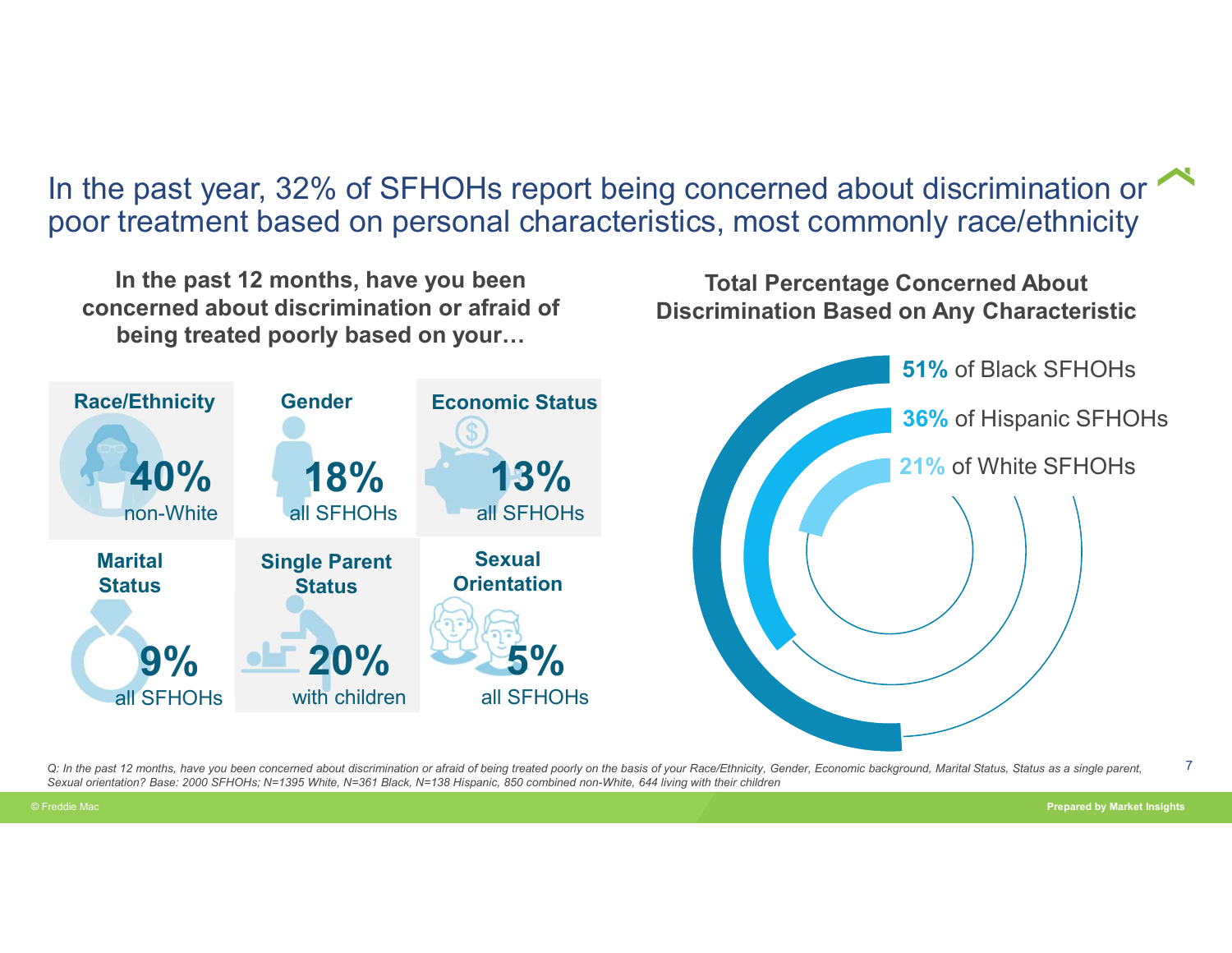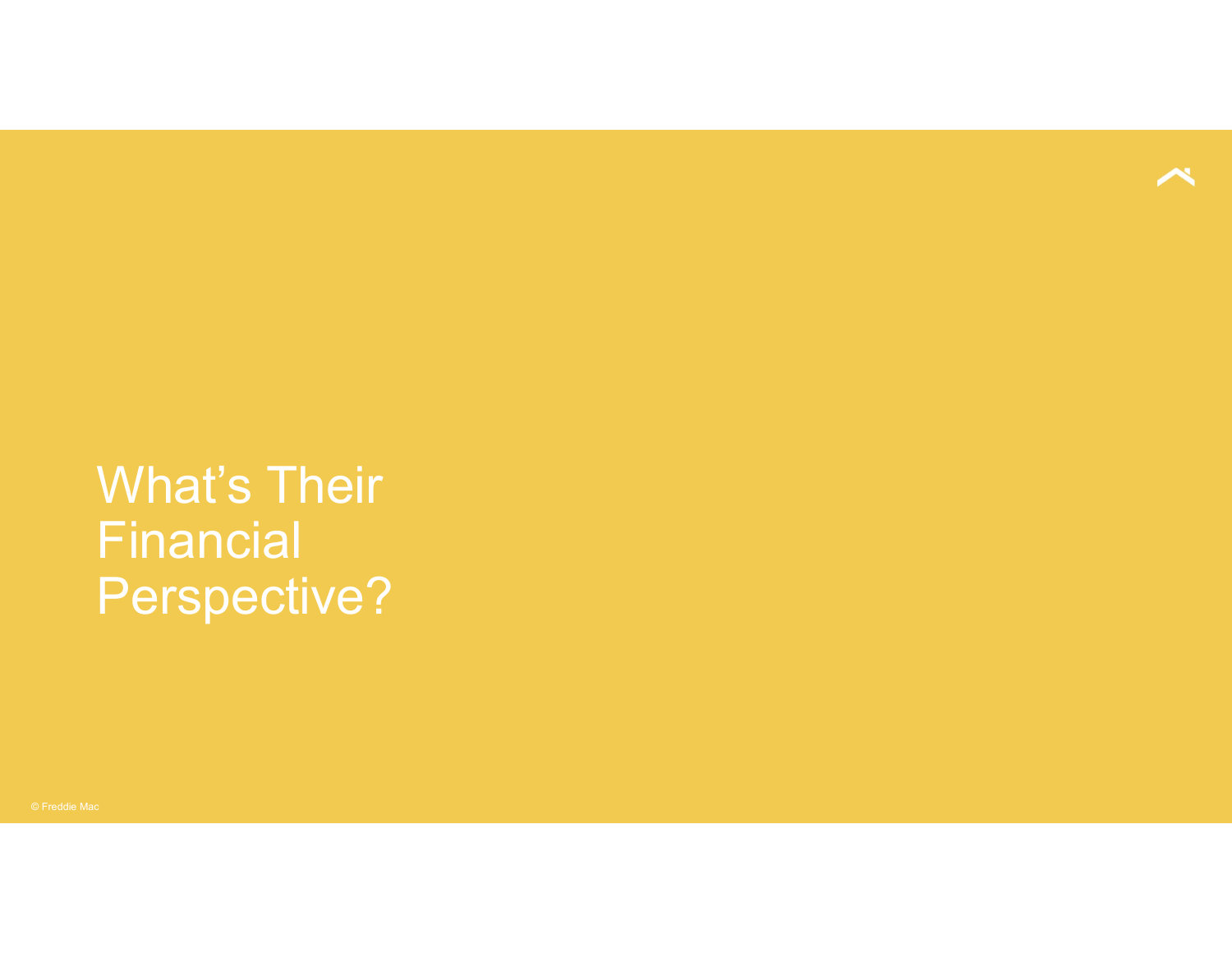## Nearly three in 10 employed before COVID had disruptions to their work schedule during the pandemic



Q:Since the start of COVID-19, have you left the workforce, reduced the number of hours you work, or taken an unpaid leave of absence from your job for any reason? Was the change in your employment due to<br>specifically bein specifically being able to care for your child(ren) after disruptions in childcare arrangements or in your child(ren)'s schooling? Base: 2000 SFHOHs; 374 SFHOHs with children at home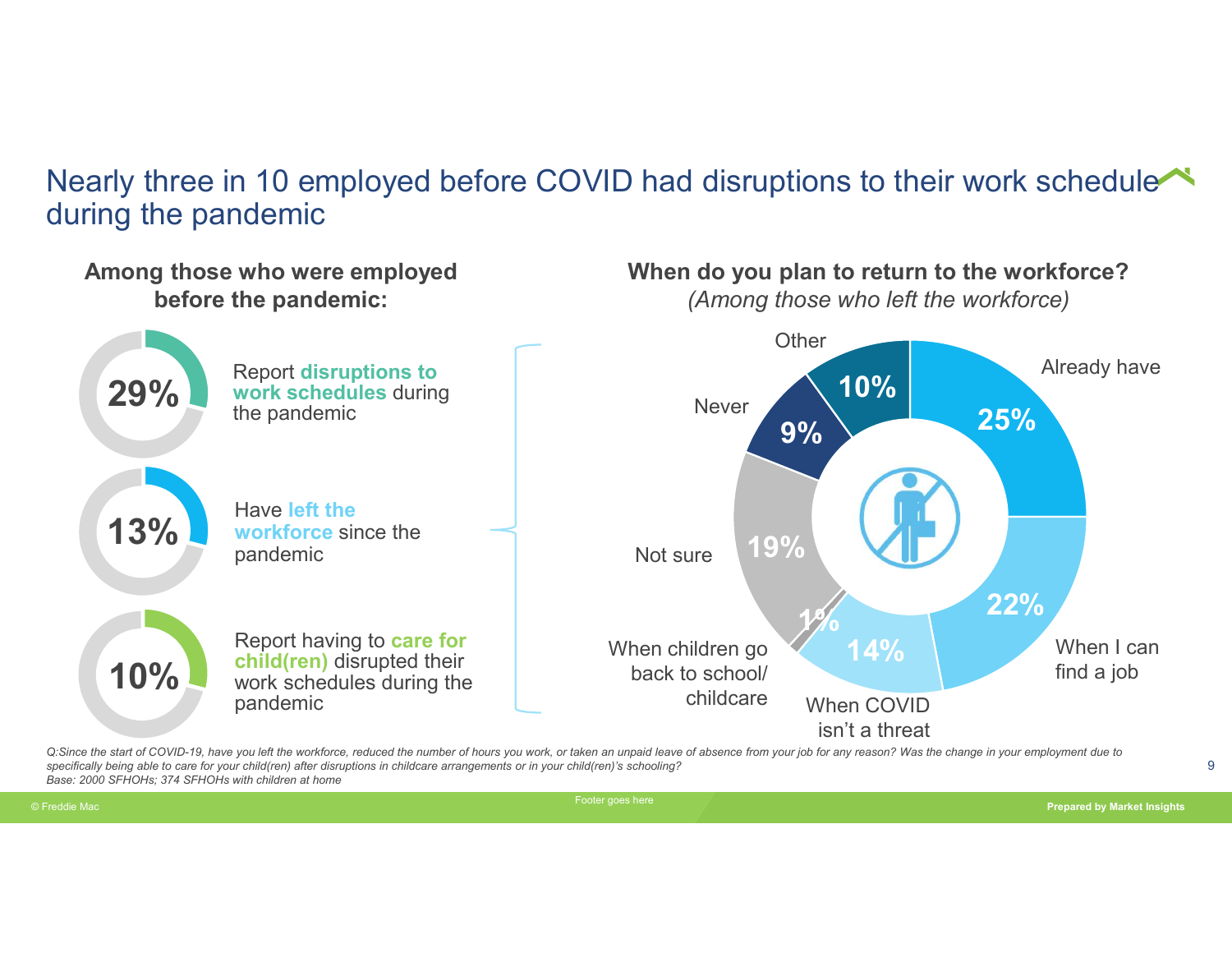### Most SFHOHs have enough money to go beyond each payday, though younger generations are more likely than Boomers to be struggling financially



Which of the following best describes your household's general financial situation?

Q: Which of the following statements best describes your household's general financial situation?; Please indicate how much you agree or disagree with the following statement: Living alone is a financial struggle for<br>The s me; Please indicate how much you agree or disagree with the following statement: Providing for people who live with me is a financial struggle. Base: 2000 SFHOHs (1079 living alone; 911 living with others); 1005 Boomers; 754 Gen X + younger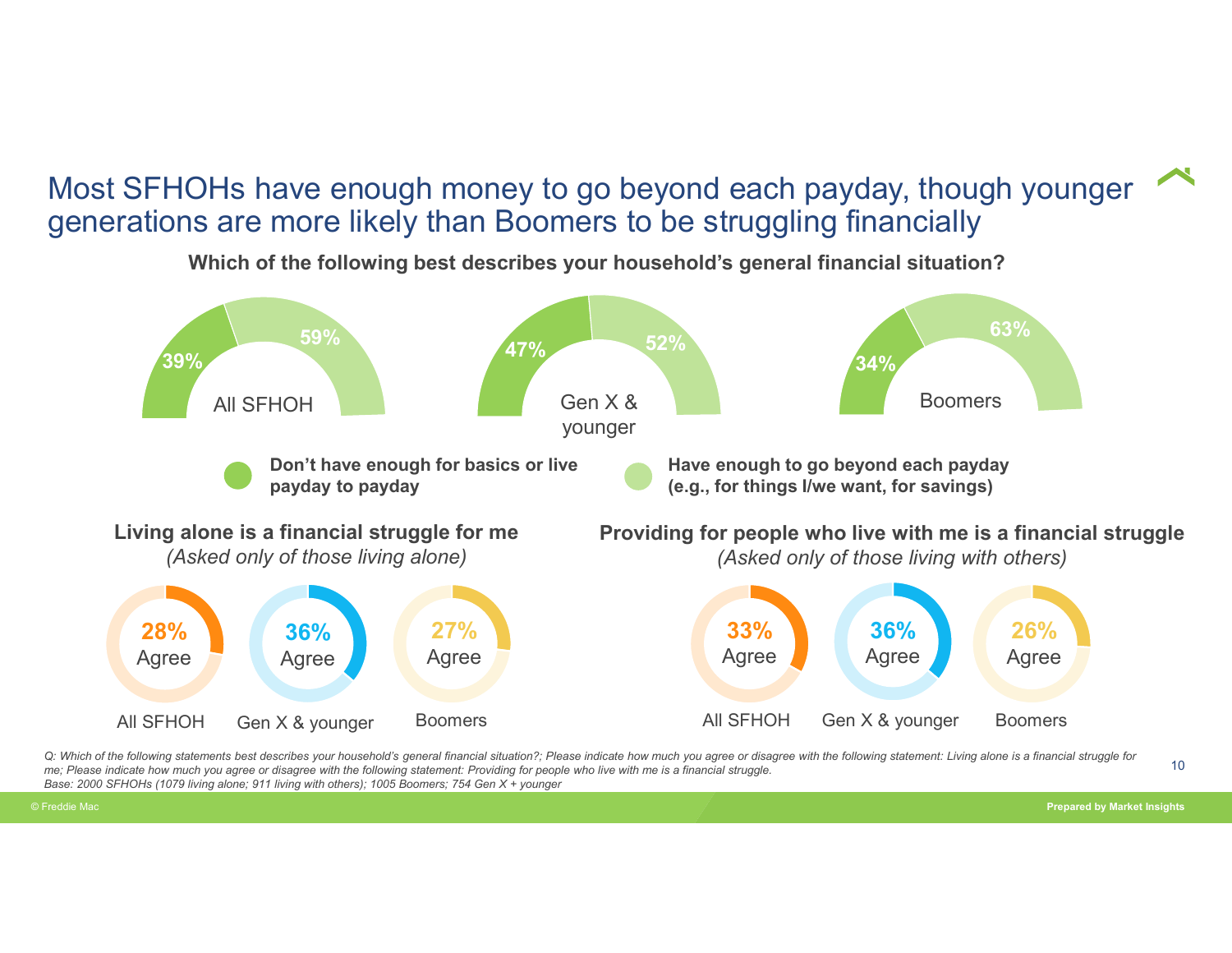Younger generations feel more stressed and anxious, while Boomers are more likely to be hopeful about the future



Q: How long do you think it will take you to recover financially from COVID-19's impact on your personal finances? Base: 2000 SFHOHs; N=1005 Boomer, N=754 Gen X + younger Q:How are you feeling about life these days? Please select the three words that best describe your feelings about your life right now; When you think about your life in the future, please select the three words that best describe your feelings about 11 your future. Base: 2000 SFHOHs; N=1005 Boomer, N=754 Gen X + younger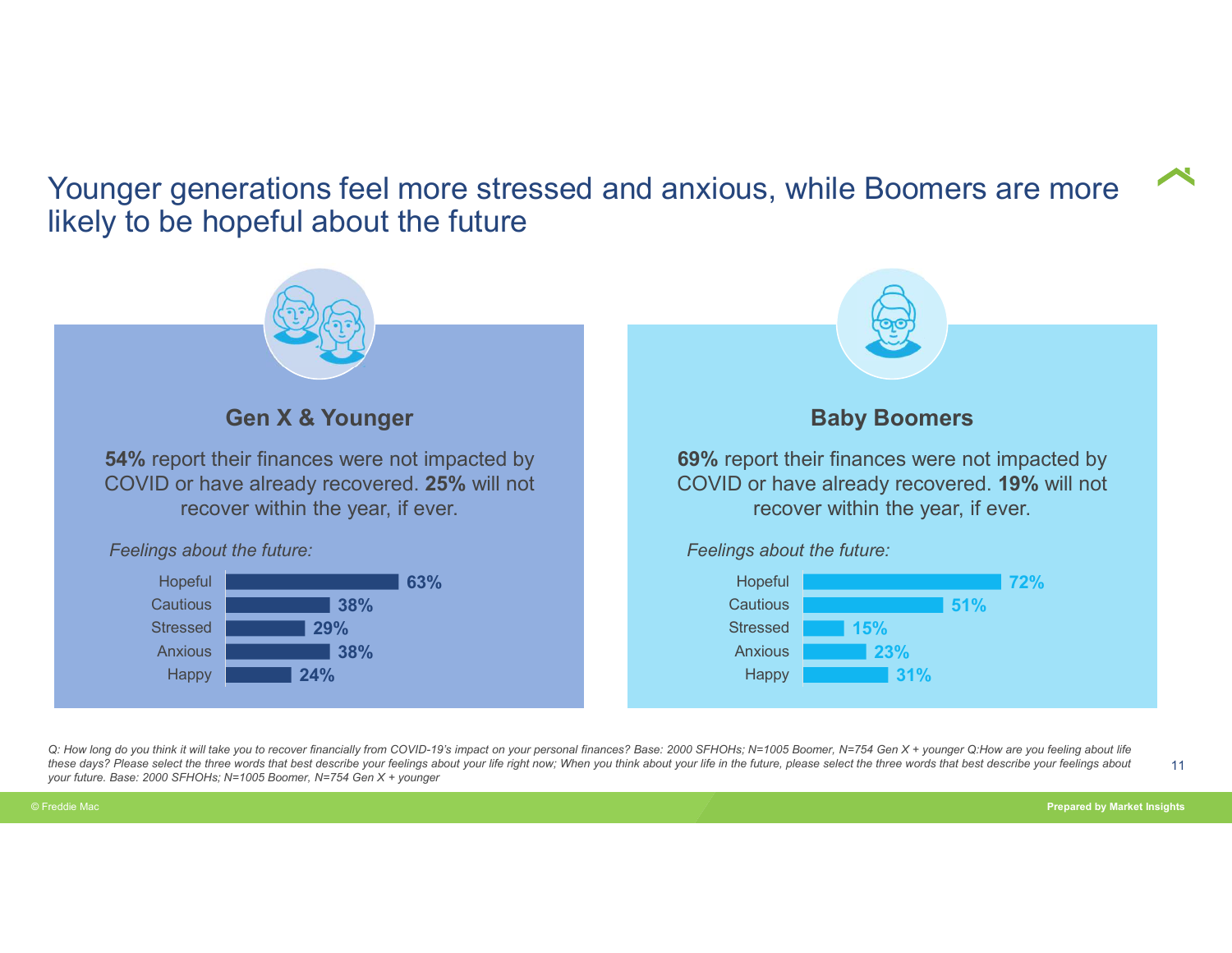#### Black and Hispanic SFHOHs are more likely to struggle financially than White **SFHOHs**



Which of the following best describes your household's general financial situation?

Q: Which of the following statements best describes your household's general financial situation? Base: 2000 SFHOH; N=1395 White, N=361 Black, N=138 Hispanic; N=431 White renters, N=233 Black or Hispanic renters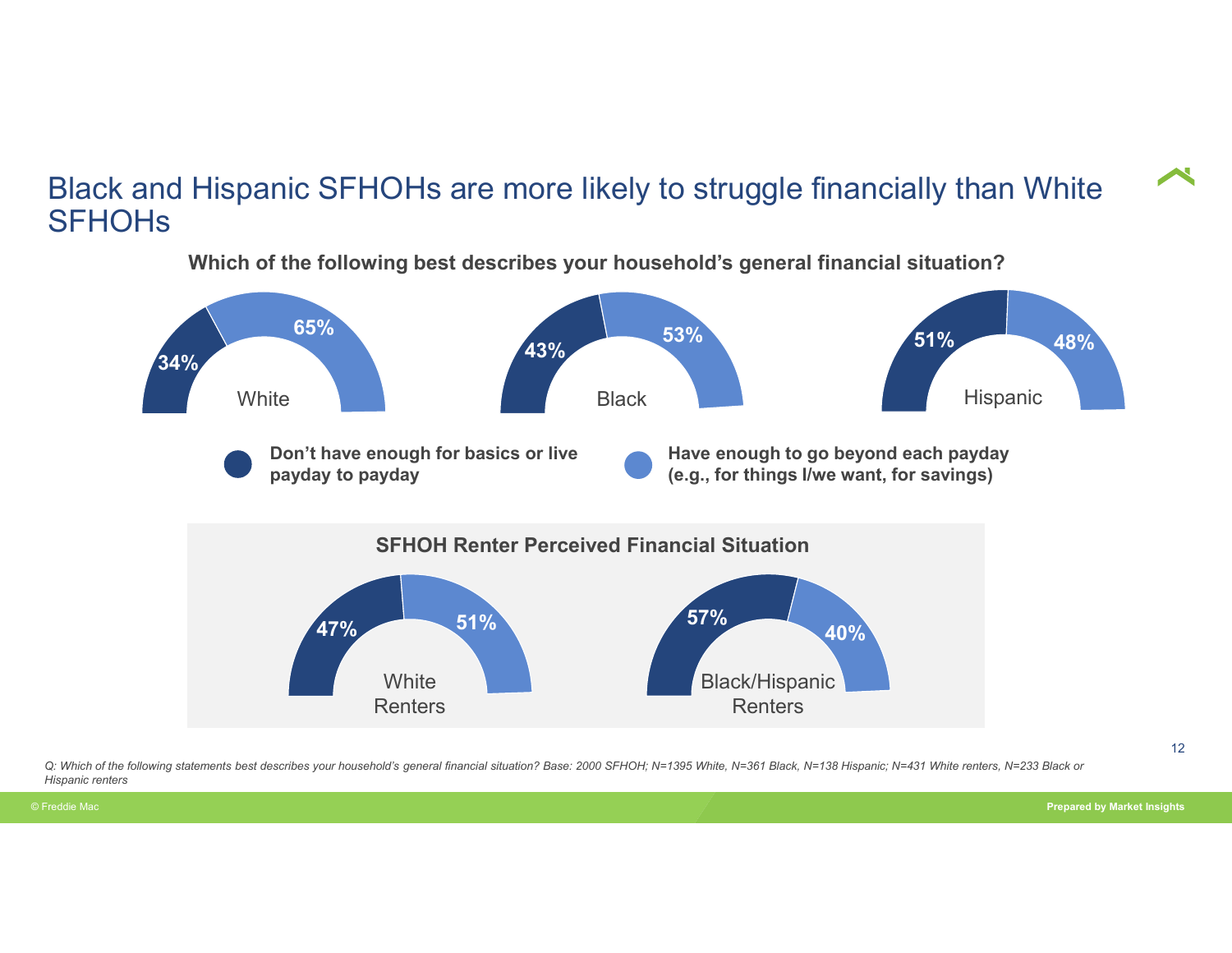# Living alone or with others are both financial struggles for SFHOH – particularly  $\sim$ among Hispanic SFHOH



Q: Please indicate how much you agree or disagree with the following statement: Living alone is a financial struggle for me. Base: 1079 SFHOH; N=828 White, N=168 Black, N=43 Hispanic (note small base size); Please indicate how much you agree or disagree with the following statement: Providing for people who live with me is a financial struggle. Base: 911 SFHOH; N= 565 White, N=188 Black, N=95 Hispanic (note small base size)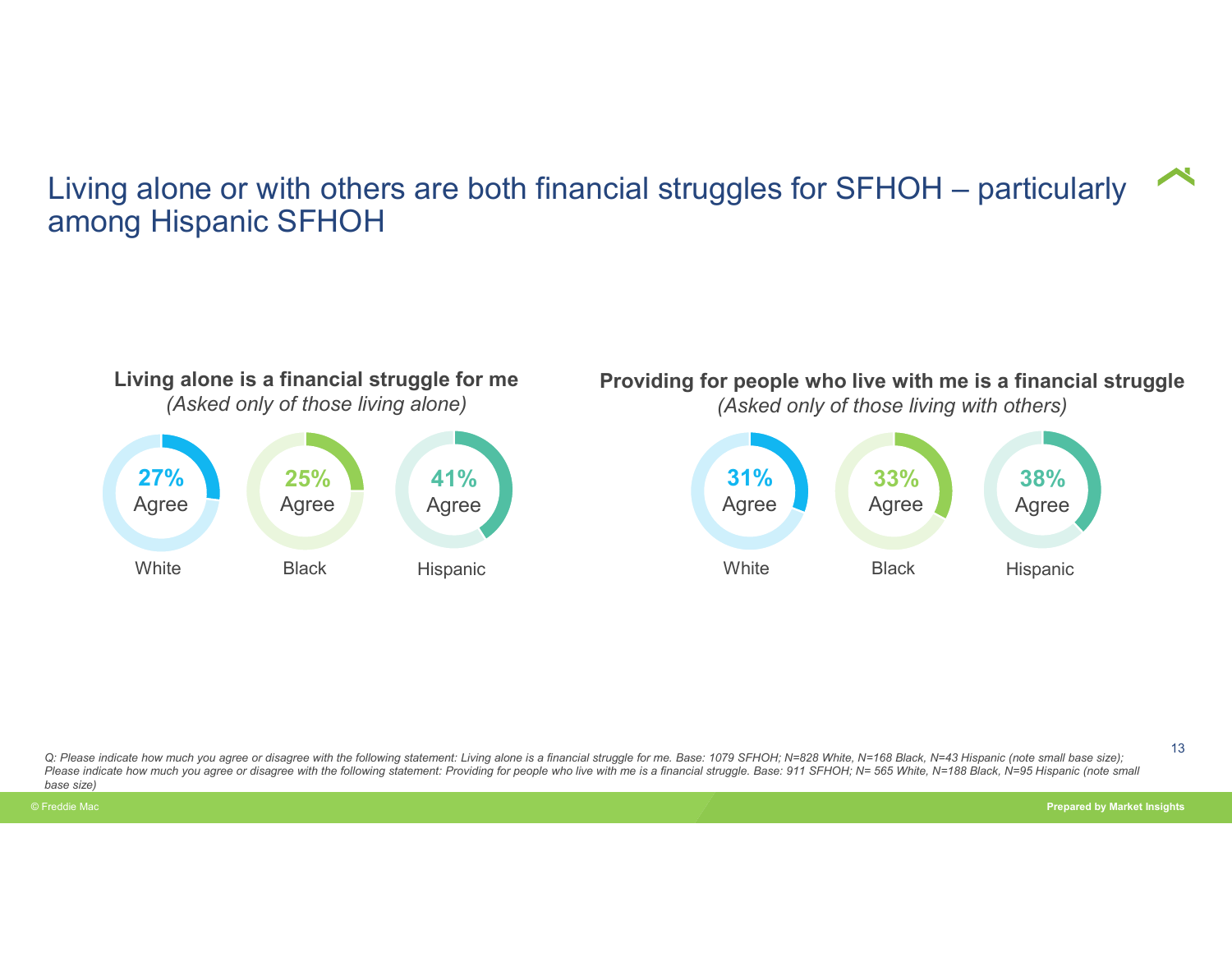# Hispanic SFHOHs are less hopeful about the future, while Black SFHOHs are the most likely to feel happy

| Hispanic SFHOHs are less hopeful about the future, while Black SFHOHs are<br>the most likely to feel happy                                               |                                                                                                                                            |                                                                                                                                            |  |
|----------------------------------------------------------------------------------------------------------------------------------------------------------|--------------------------------------------------------------------------------------------------------------------------------------------|--------------------------------------------------------------------------------------------------------------------------------------------|--|
| <b>White SFHOHs</b>                                                                                                                                      | <b>Black SFHOHs</b>                                                                                                                        | <b>Hispanic SFHOHs</b>                                                                                                                     |  |
| <b>71% report their finances</b><br>were not impacted by COVID<br>or have already recovered.<br><b>16% will not recover within</b><br>the year, if ever. | 53% report their finances<br>were not impacted by COVID<br>or have already recovered.<br>29% will not recover within<br>the year, if ever. | 49% report their finances<br>were not impacted by COVID<br>or have already recovered.<br>28% will not recover within<br>the year, if ever. |  |
| Feelings about the future:<br>Hopeful<br>69%<br>49%<br>Cautious<br>24%<br><b>Stressed</b><br>Anxious<br>34%<br>25%<br>Happy                              | Feelings about the future:<br>Hopeful<br><b>70%</b><br>38%<br>Cautious<br>16%<br><b>Stressed</b><br>Anxious<br>21%<br>35%<br>Happy         | Feelings about the future:<br>62%<br>Hopeful<br>38%<br>Cautious<br>22%<br><b>Stressed</b><br>Anxious<br>24%<br>23%<br>Happy                |  |

Q: How long do you think it will take you to recover financially from COVID-19's impact on your personal finances? Base: 2000 SFHOHs; N=1395 White, N=361 Black, N=138 Hispanic Q:How are you feeling about 14<br>Iife these days life these days? Please select the three words that best describe your feelings about your life right now; When you think about your life in the future, please select the three words that best describe your feelings about your future. Base: 2000 SFHOHs; N=1395 White, N=361 Black, N=138 Hispanic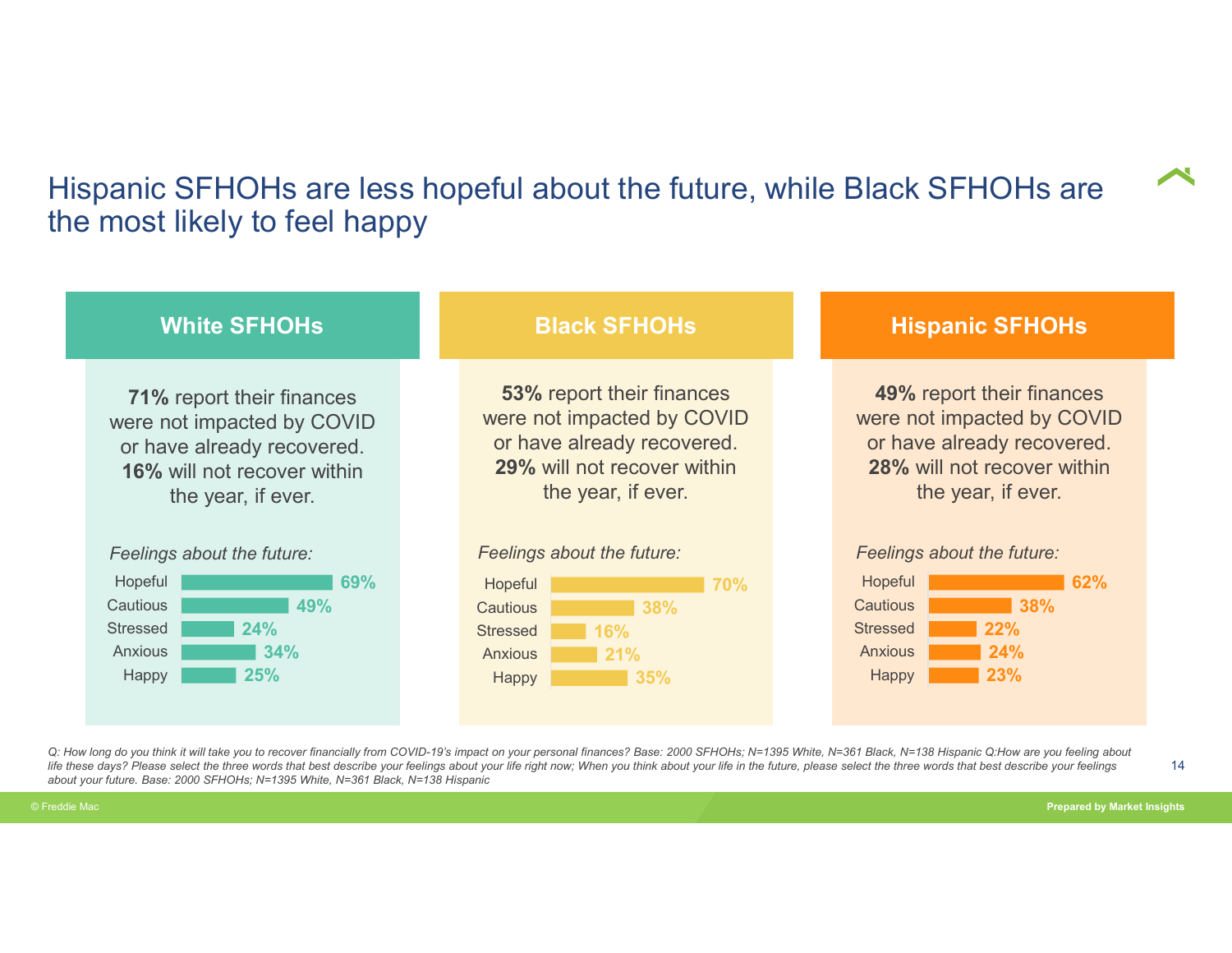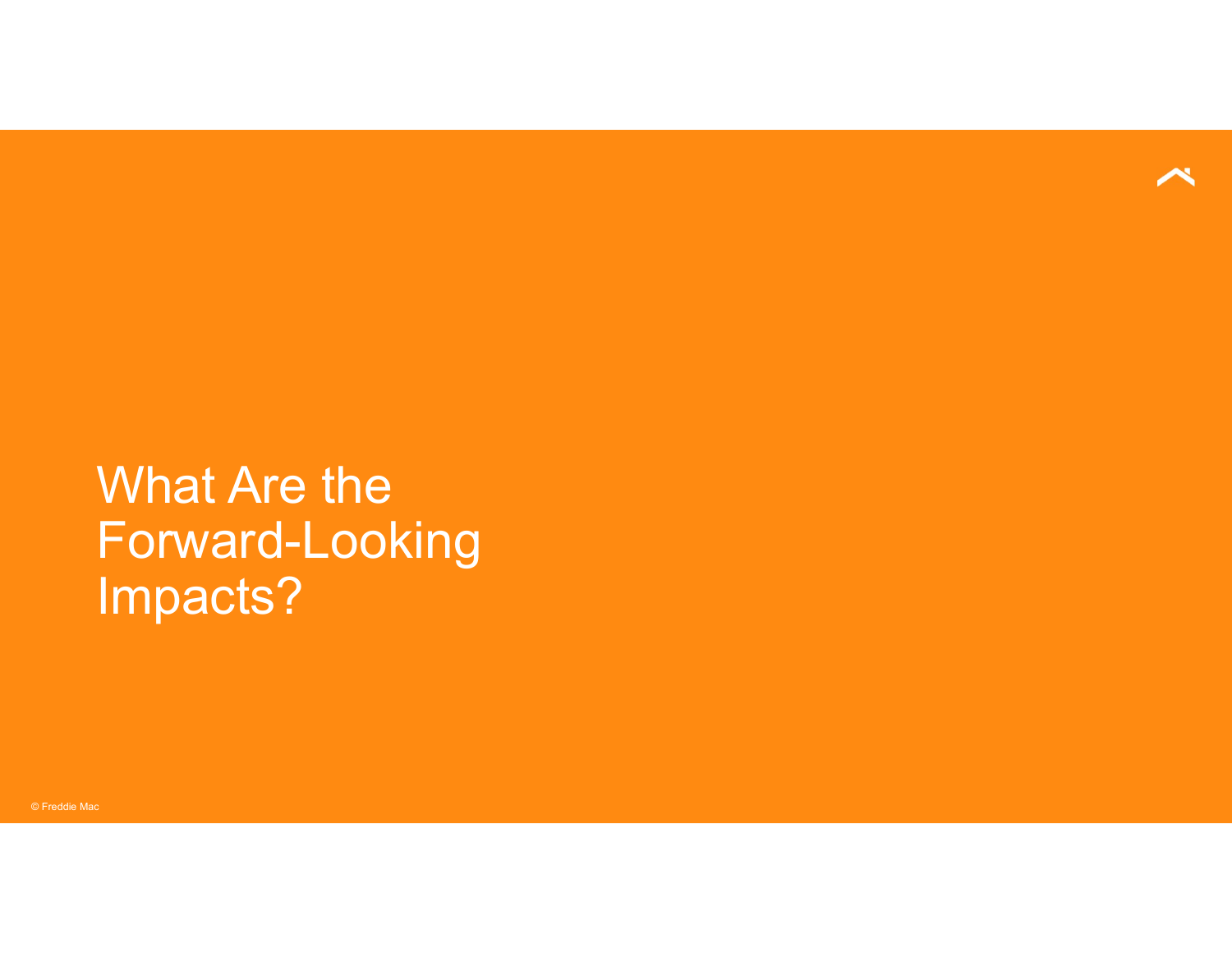### Many SFHOH renters are considering buying upon their next move, though many are unaware of what's required for a down payment



AQ15. What percentage of your monthly income do you spend on [rent][your mortgage payment] (excluding those who said they don't have monthly income)?; AQ8. For your next residence, do you<br>are at the source of the hard of y Base: 700 SFHOH renters; 431 White SFHOH renters; 167 Black SFHOH renters; 66 Hispanic SFHOH renters (note small base size)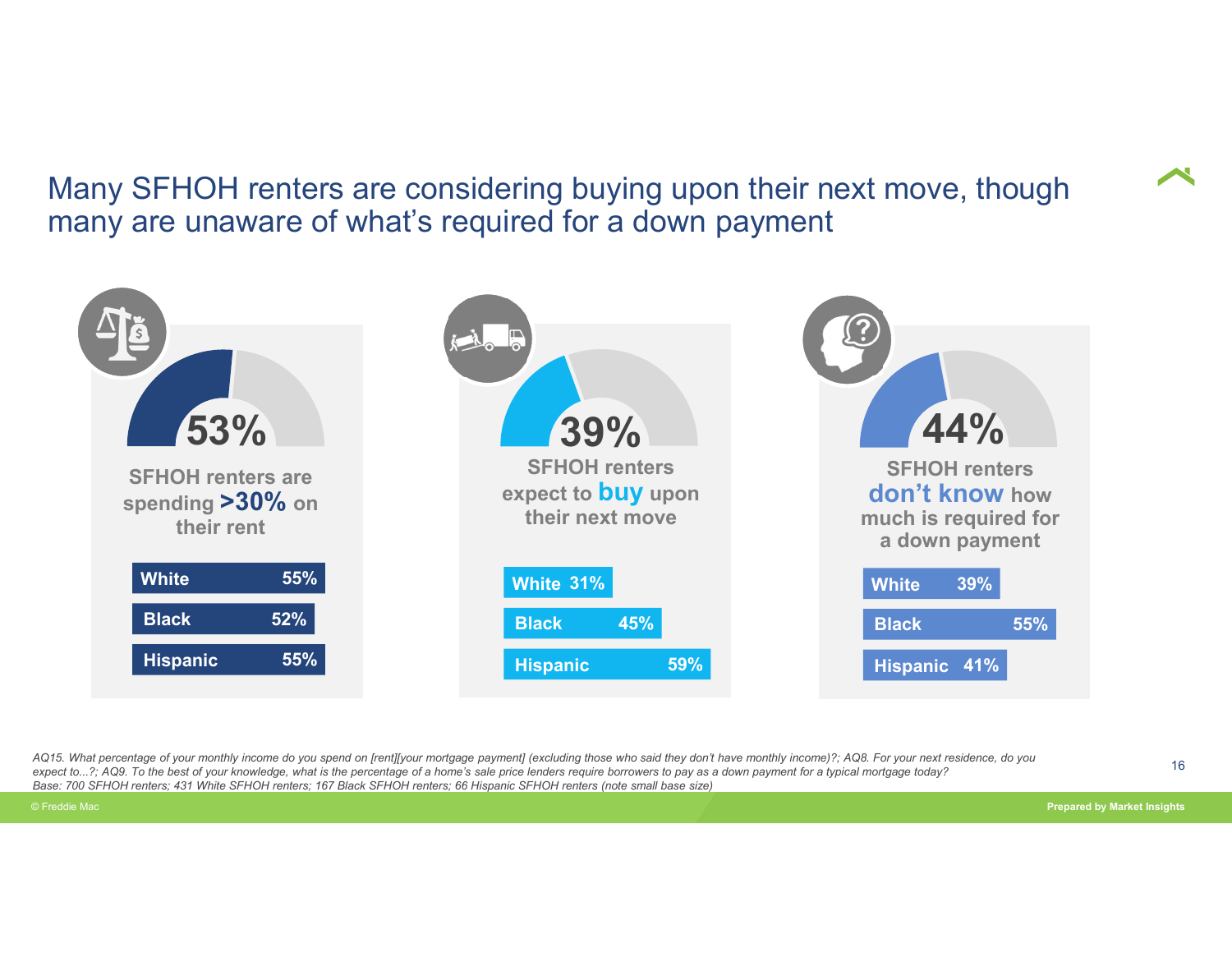SFHOH renters experience many of the standard obstacles to owning a home and some are simply counting themselves out of becoming homeowners altogether s experience many of the standard obstacles<br>
ie are simply counting themselves out of because<br>
altogether<br>
Obstacles to Owning a Home<br>
(% Major/Minor Obstacle)<br>  $\frac{\sqrt{2}}{2}$  75%<br>  $\sqrt{2}$  74%

Not enough money for a down payment and closing costs  $82\%$   $42\%$  75%  $274\%$ (% Major/Minor Obstacle)



Mortgage would be higher than rent



Not earning enough for mortgage payment



Not knowing how to start the process



Not knowing someone to help with the process

Not having established credit history





AQ13. If you were considering buying a [different] home today, please indicate if you think the following would be a major obstacle, minor obstacle or no obstacle for you? Base: 700 SFHOH renters; 431 White SFHOH renters; 167 Black SFHOH renters; 66 Hispanic SFHOH renters (note small base size)